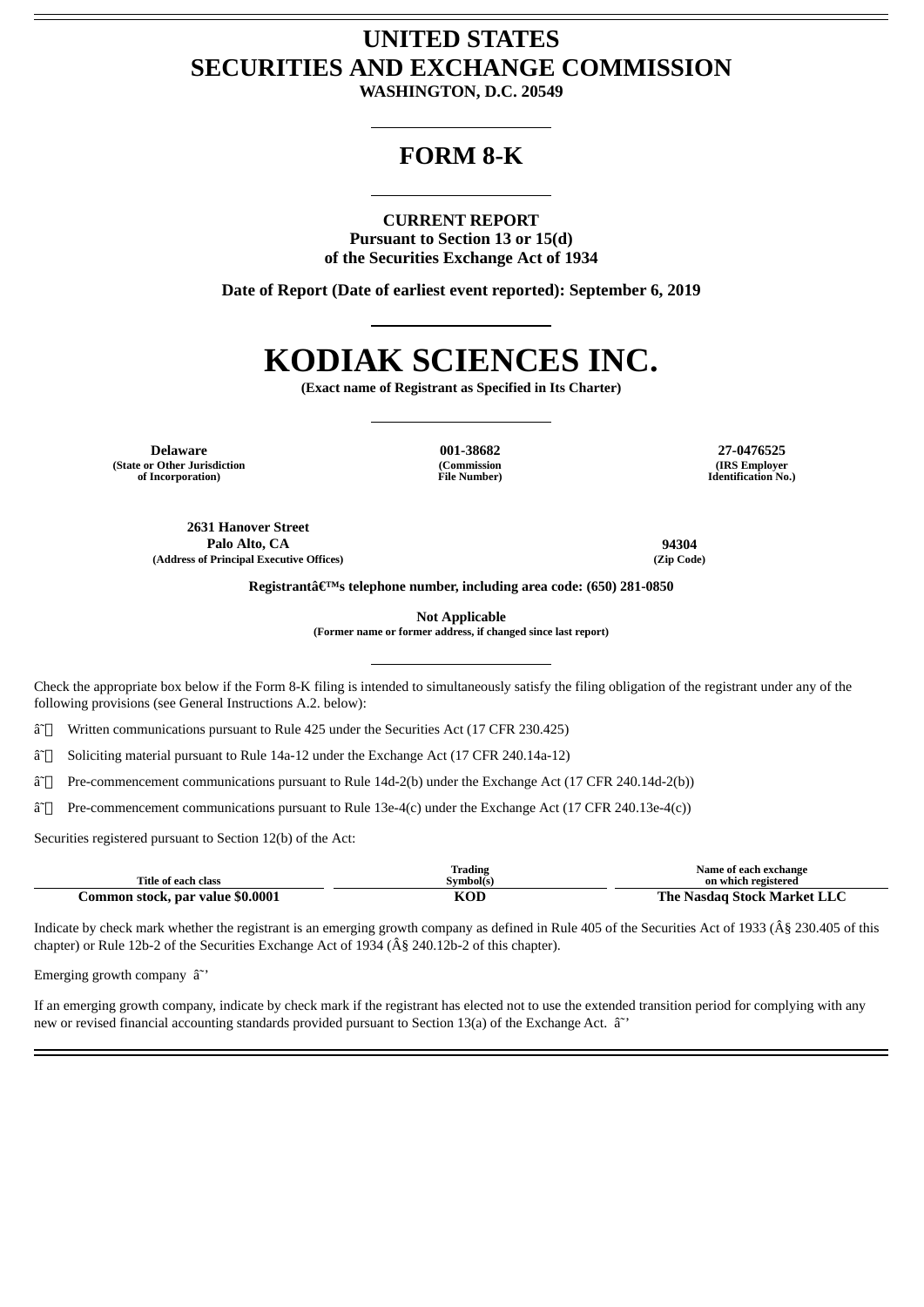#### **Item 8.01 Other Events.**

On September 6, 2019, Dr. Victor Perlroth, Chief Executive Officer of Kodiak Sciences Inc. (the  $\frac{2}{\pi}$ Company $\frac{2}{\pi}$ ), informed the Company that he had entered into a Stipulation for Settlement with his spouse, Daniella Perlroth (the "Settlementâ€). In accordance with the Settlement, Dr. Perlroth will be making a \$12.5 million equalization payment to Ms. Perlroth towards the balance of her one-half share of the community property interest in Kodiak Sciences Inc. Ms. Perlroth will also receive 600,000 shares of the Company's common stock (the "Sharesâ€∏) currently held by Dr. Perlroth, representing approximately 1.6 percent of the Company's outstanding common stock, and Ms. Perlroth relinquished any other community property interest in the Company or its securities. The Shares will be registered in Ms. Perlroth's name. Dr. Perlroth will continue to exercise sole voting authority over the Shares pursuant to a voting agreement and proxy to be entered into between Dr. and Ms. Perlroth. Any of the Shares that Ms. Perlroth sells in the open market will cease to be subject to the voting agreement and proxy. In addition, the Settlement requires that any sales of Shares by Ms. Perlroth must (i) be made pursuant to one or more Rule 10b5-1 trading plans approved by the Company, and (ii) comply with certain time and volume limitations. The Company does not believe the Settlement will have a material impact on the Company or the market for its securities.